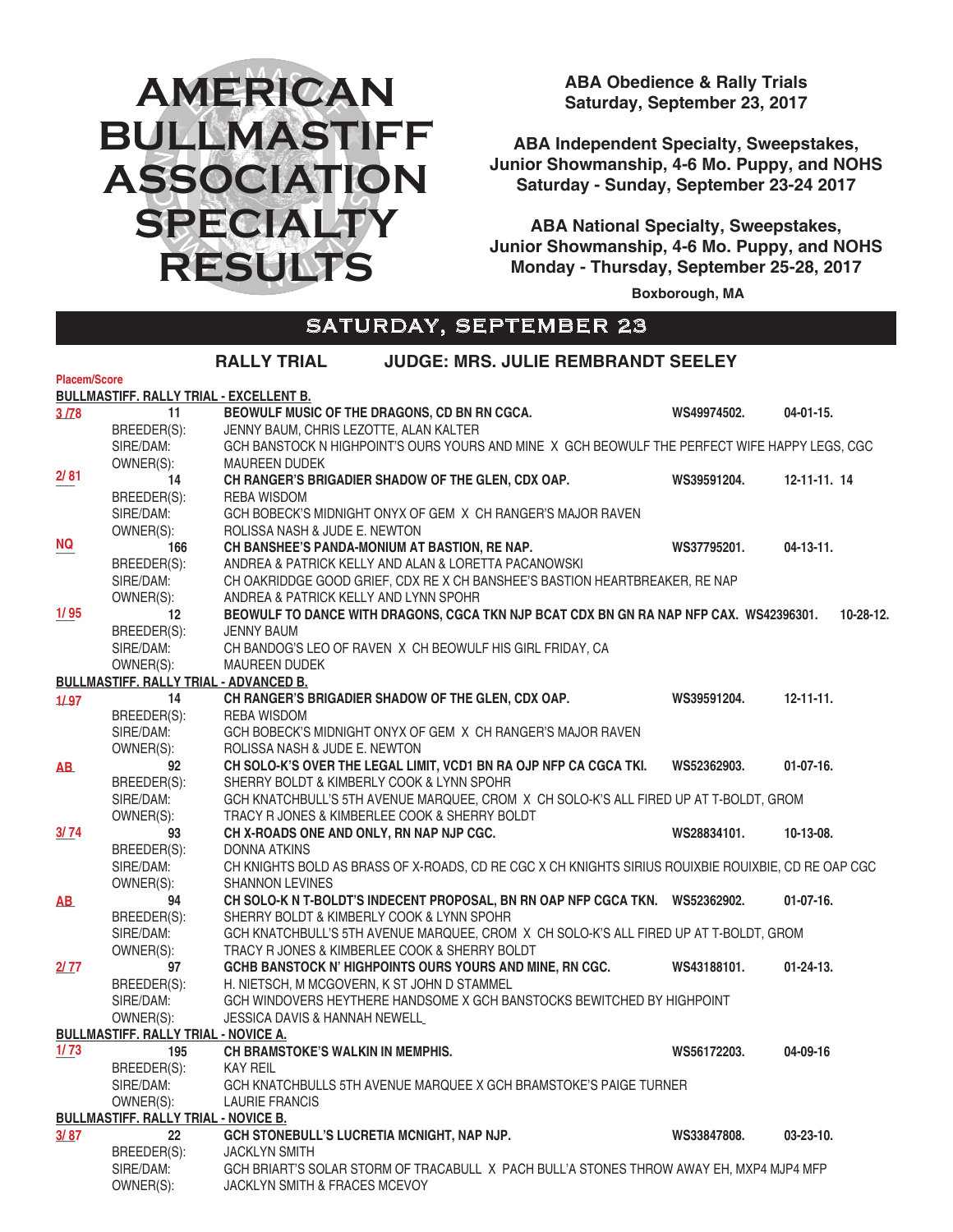| <b>Placem/Score</b> |             |                                                                                     |             |                   |
|---------------------|-------------|-------------------------------------------------------------------------------------|-------------|-------------------|
| $82-$               | 37          | <b>BASTION'S LISTEN TO THE WIND AT LEGENDS.</b>                                     | WS55671406. | $11-02-16.$       |
|                     | BREEDER(S): | <b>LYNN SPOHR</b>                                                                   |             |                   |
|                     | SIRE/DAM:   | GCH BATION'S KEEPER OF THE FLAME AT IVYSTONE CGC X BASTION'S IT'S ALL ABOUT ME      |             |                   |
|                     | OWNER(S):   | CYNTHIA DENGLER & VALERIE BRADEN & LYNN SPOHR                                       |             |                   |
| 4/84                | 53          | <b>BANSHEE'S DREAM LOVER.</b>                                                       | WS55999904. | $12 - 21 - 16.53$ |
|                     | BREEDER(S): | ANDREA & PATRICK KELLY                                                              |             |                   |
|                     | SIRE/DAM:   | GCHS CH BASTION'S KEEPER OF THE FLAME AT IVYSTONE X CH BANSHEEE'S IRON BUTTERFLY RA |             |                   |
|                     | OWNER(S):   | ANDREA & PATRICK KELLY & JENNIFER PACANOWS                                          |             |                   |
| 84                  | 58          | <b>BANSHEE'S LOVE POTION #9.</b>                                                    | WS55999903. | $12 - 21 - 16.58$ |
|                     | BREEDER(S): | ANDREA & PATRICK KELLY                                                              |             |                   |
|                     | SIRE/DAM:   | GCHS CH BASTION'S KEEPER OF THE FLAME AT IVYSTONE X CH BANSHEEE'S IRON BUTTERFLY RA |             |                   |
|                     | OWNER(S):   | ANDREA & PATRICK KELLY AND JENNIFER PACANOWSKI                                      |             |                   |
| 1/98                | 67          | SQUAREDEAL'S ALI'I KOA O KAWIKA.                                                    | WS44722002. | $06-14-13.$       |
|                     | BREEDER(S): | JOHN HAYDEN, JEAN ROBINSON, GREG COBHAM, JANE HAYDEN                                |             |                   |
|                     | SIRE/DAM:   | CH BRAMSTOKER'S CARVED IN STONE X GCH CH LATHERNECK BACK TALK                       |             |                   |
|                     | OWNER(S):   | <b>MARSHA IYOMASA</b>                                                               |             |                   |
| NQ                  | 73          | <b>DOS MARTINOS DANCING WITH HENRY</b>                                              | WS54568103. | $08-10-16.$       |
|                     | BREEDER(S): | <b>ADRIENNE SOLER</b>                                                               |             |                   |
|                     | SIRE/DAM:   | GCHS CH LONELY CREEK'S BRUCE ALMIGHTY X CH DOS MARTINOS RED VELVET LATTE            |             |                   |
|                     | OWNER(S):   | <b>MEDINA PHILLIPS</b>                                                              |             |                   |
| <b>AB</b>           | 74          | <b>GCH X-ROADS SHE'S GOT THE PEPPER.</b>                                            | WS49219602. | 10-17-14. 74      |
|                     | BREEDER(S): | SHANNON LEVINES & DONNA ATKINS                                                      |             |                   |
|                     | SIRE/DAM:   | CH X-ROADS BLACK & TAN, RA CGC X CH KNIGHTS DRAMA QUEEN OF X-ROADS, RA NAP NJP CGC  |             |                   |
|                     | OWNER(S):   | <b>SHANNON LEVINES</b>                                                              |             |                   |
| 74                  | 91          | <b>CH X-ROADS MR.BIGGS.</b>                                                         | WS49219601. | $10-17-14.$       |
|                     | BREEDER(S): | SHANNON LEVINES & DONNA ATKINS                                                      |             |                   |
|                     | SIRE/DAM:   | CH X-ROADS BLACK & TAN. RA CGC X CH KNIGHTS DRAMA QUEEN OF X-ROADS. RA NAP NJP CGC  |             |                   |
|                     | OWNER(S):   | <b>SHANNON LEVINES &amp; TOM SLAYTON</b>                                            |             |                   |
| 2/97                | 100         | <b>DOS MARTINOS N BRAMSTOKE'S DARK MAGIC.</b>                                       | WS49969705. | 03-22-15. 100     |
|                     | BREEDER(S): | ADRIENNE SOLER & VICKIE J HAGGAS                                                    |             |                   |
|                     | SIRE/DAM:   | GR CH BRAMSTOKE'S CARVED IN STONE X CH DOS MARTINOS OH DANI GIRL                    |             |                   |
|                     | OWNER(S):   | <b>KAY REIL</b>                                                                     |             |                   |

**OLDEST BULLMASTIFF COMPETING IN RALLY: \_\_\_\_\_\_\_ 93**

### **OBEDIENCE TRIAL**

#### **JUDGE: SANDRA WALKER**

|                           | <b>BULLMASTIFF. OBEDIENCE TRIAL - UTILITY A.</b> |                                                                                        |             |                  |
|---------------------------|--------------------------------------------------|----------------------------------------------------------------------------------------|-------------|------------------|
| $\underline{\mathsf{NQ}}$ | 14                                               | CH RANGER'S BRIGADIER SHADOW OF THE GLEN, CDX OAP.                                     | WS39591204. | $12 - 11 - 11$ . |
|                           | BREEDER(S):                                      | REBA WISDOM                                                                            |             |                  |
|                           |                                                  | SIRE/DAM: GCH BOBECK'S MIDNIGHT ONYX OF GEM X CH RANGER'S MAJOR RAVEN                  |             |                  |
|                           |                                                  | OWNER(S): ROLISSA NASH & JUDE E. NEWTON                                                |             |                  |
|                           | <b>BULLMASTIFF. OBEDIENCE TRIAL - UTILITY B.</b> |                                                                                        |             |                  |
| $\underline{\mathsf{NQ}}$ |                                                  | CH BANSTOCK@OAKRIDGE BLACK MESA, CDX RE.                                               | WS34613203. | $06 - 25 - 10.$  |
|                           | BREEDER(S):                                      | HELENE NIETSCH & MICHELE & MIKE MCGOVERN                                               |             |                  |
|                           |                                                  | SIRE/DAM: CH OAKRIDGE GOOD GRIEF, CDX RE X CH BANSTOCK BACK TO THE FUTURE              |             |                  |
|                           |                                                  | OWNER(S): ANITA MIGDAY & IRA KAPLAN                                                    |             |                  |
|                           | <b>BULLMASTIFF. OBEDIENCE TRIAL - OPEN A.</b>    |                                                                                        |             |                  |
| 1/193                     | $6 \qquad \qquad$                                | GCH OAKRIDGE CROSSING JORDYN WITH BLACKSLATE, BN CD RE.                                | WS48866602. | 12-01-14.        |
|                           |                                                  | BREEDER(S): VIRGINIA ROWLAND                                                           |             |                  |
|                           |                                                  | SIRE/DAM: CH BANSTOCK@OAKRIDGE RIO GRANDE, CDX RE X ARDENT'S SOFIE'S CHOYCE            |             |                  |
|                           |                                                  | OWNER(S): ANITA MIGDAY & IRA KAPLAN                                                    |             |                  |
| NQ-DNR 7                  |                                                  | CH OAKRIDGE 'N BLACKSLATE THE BRYCE IS RIGHT!, BN CD RE.                               | WS48866601. | $12 - 01 - 14$ . |
|                           |                                                  | BREEDER(S): VIRGINIA ROWLAND                                                           |             |                  |
|                           |                                                  | SIRE/DAM: CH BANSTOCK@OAKRIDGE RIO GRANDE, CDX RE X ARDENT'S SOFIE'S CHOYCE            |             |                  |
|                           |                                                  | OWNER(S): IRA KAPLAN & ANITA MIGDAY                                                    |             |                  |
|                           | <b>BULLMASTIFF. OBEDIENCE TRIAL - OPEN B.</b>    |                                                                                        |             |                  |
| 1/181                     | 12 <sup>2</sup>                                  | BEOWULF TO DANCE WITH DRAGONS, CGCA TKN NJP BCAT CDX BN GN RA NAP NFP CAX. WS42396301. |             | 10-28-12.        |
|                           | BREEDER(S):                                      | <b>JENNY BAUM</b>                                                                      |             |                  |
|                           |                                                  | SIRE/DAM: CH BANDOG'S LEO OF RAVEN X CH BEOWULF HIS GIRL FRIDAY, CA                    |             |                  |
|                           |                                                  | OWNER(S): MAUREEN DUDEK                                                                |             |                  |
| 2/174                     | 14                                               | CH RANGER'S BRIGADIER SHADOW OF THE GLEN, CDX OAP.                                     | WS39591204. | $12 - 11 - 11$ . |
|                           | BREEDER(S):                                      | REBA WISDOM                                                                            |             |                  |
|                           |                                                  | SIRE/DAM: GCH BOBECK'S MIDNIGHT ONYX OF GEM X CH RANGER'S MAJOR RAVEN                  |             |                  |
|                           |                                                  | OWNER(S): ROLISSA NASH & JUDE E. NEWTON                                                |             |                  |
|                           |                                                  |                                                                                        |             |                  |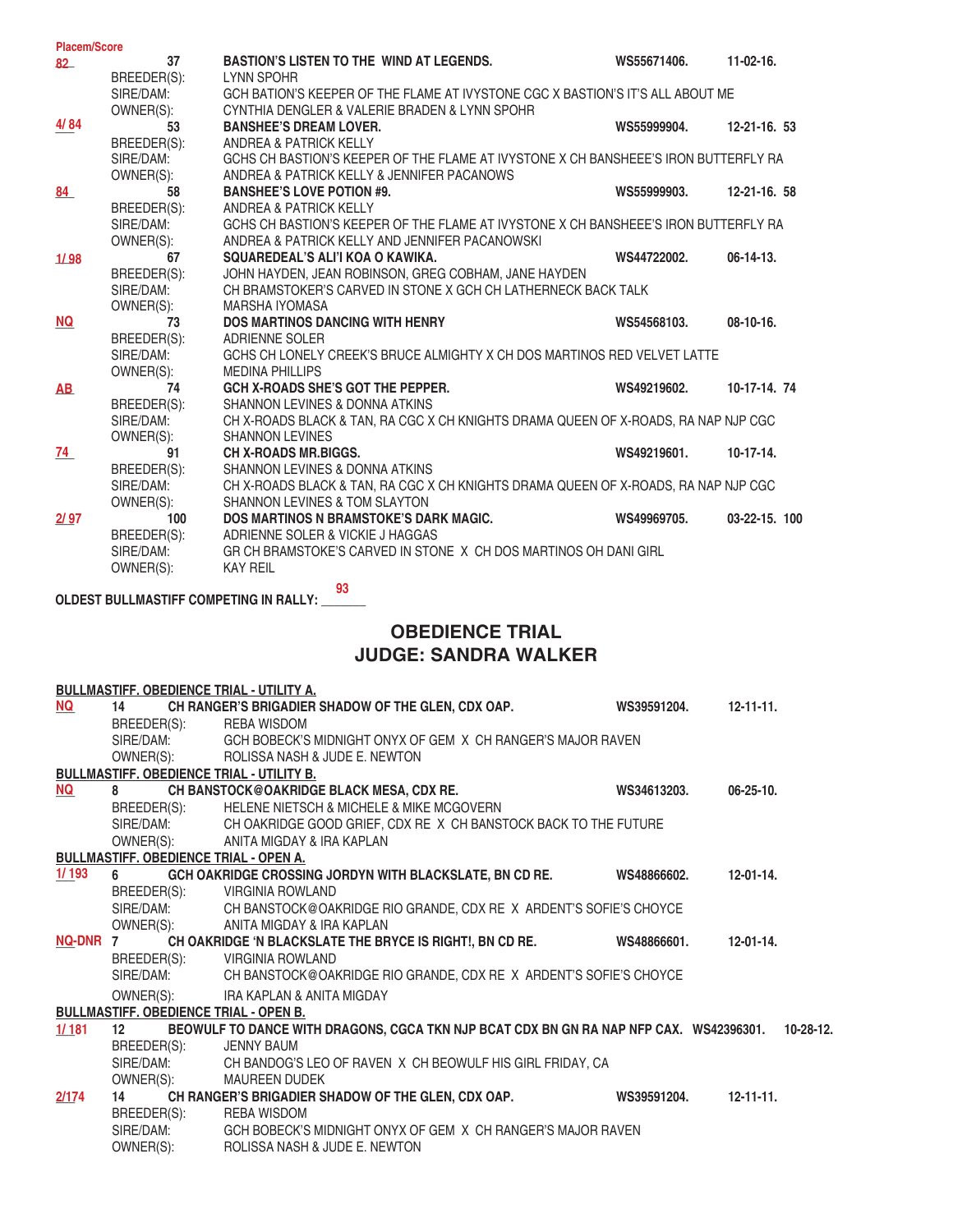| <b>Placem/Score</b>    |                                                              |                                                                                                           |             |                  |
|------------------------|--------------------------------------------------------------|-----------------------------------------------------------------------------------------------------------|-------------|------------------|
| AB                     | 92                                                           | CH SOLO-K'S OVER THE LEGAL LIMIT, VCD1 BN RA OJP NFP CA CGCA TKI.                                         | WS52362903. | $01-07-16.$      |
|                        | BREEDER(S):                                                  | SHERRY BOLDT & KIMBERLY COOK & LYNN SPOHR                                                                 |             |                  |
|                        | SIRE/DAM:                                                    | GCH KNATCHBULL'S 5TH AVENUE MARQUEE, CROM X CH SOLO-K'S ALL FIRED UP AT T-BOLDT, GROM                     |             |                  |
|                        | OWNER(S):<br><b>BULLMASTIFF. OBEDIENCE TRIAL - NOVICE B.</b> | TRACY R JONES & KIMBERLEE COOK & SHERRY BOLDT                                                             |             |                  |
| 3/182                  | 11                                                           | BEOWULF MUSIC OF THE DRAGONS, CD BN RN CGCA.                                                              | WS49974502. | $04 - 01 - 15$ . |
|                        | BREEDER(S):                                                  | JENNY BAUM, CHRIS LEZOTTE, ALAN KALTER                                                                    |             |                  |
|                        | SIRE/DAM:                                                    | GCH BANSTCK N HIGHPOINT'S OURS YOURS AND MINE X GCH BEOWULF THE PERFECT WIFE HAPPY LEGS, CGC              |             |                  |
|                        | OWNER(S):                                                    | <b>MAUREEN DUDEK</b>                                                                                      |             |                  |
| AB                     | 24                                                           | CH DREDGER'S SACRED GROUND, RE.                                                                           | WS45512101. | $08-21-13.$      |
|                        | BREEDER(S):                                                  | EDWARD & KATHLEEN LARAWAY                                                                                 |             |                  |
|                        | SIRE/DAM:                                                    | CH HIGHPOINT'S ZOOLANDER X MIDNIGHT LUNAR ECLIPSE AT STONEBULL                                            |             |                  |
|                        | OWNER(S):                                                    | STEVEN KRULISH & JACKLYN SMITH AND KENT & ROBIN MACFARLANE                                                |             |                  |
| 2/192.5 36             |                                                              | HEAVENSENT THE KEY TO FAITH, BN.                                                                          | WS54175802. | $05-21-16.$      |
|                        | BREEDER(S):                                                  | CHERYL & PAUL PEAVEY                                                                                      |             |                  |
|                        | SIRE/DAM:                                                    | CH HOMESTEADS ALL EYES ON ME X HEAVENSENT ON THE WINGS OF WORSHIP, BN NAP                                 |             |                  |
|                        | OWNER(S):                                                    | CHERY PEAVEY & PAUL PEAVEY                                                                                |             |                  |
| $1/195.5$ 38           |                                                              | HEAVENSENT ON THE WINGS WORSHIP, BN, NAP.                                                                 | WS44544402. | $06-19-13.$      |
|                        | BREEDER(S):<br>SIRE/DAM:                                     | CHERYL & PAUL PEAVEY                                                                                      |             |                  |
|                        | OWNER(S):                                                    | CH HEAVENSENT THE POWER OF PRAYER X CH HEAVENSENT THE ONE TO WORSHIP<br>CHERY PEAVEY & PAUL PEAVEY        |             |                  |
| <u>AB</u>              | 92                                                           | CH SOLO-K'S OVER THE LEGAL LIMIT, VCD1 BN RA OJP NFP CA CGCA TKI.                                         | WS52362903. | $01-07-16.$      |
|                        | BREEDER(S):                                                  | SHERRY BOLDT & KIMBERLY COOK & LYNN SPOHR                                                                 |             |                  |
|                        | SIRE/DAM:                                                    | GCH KNATCHBULL'S 5TH AVENUE MARQUEE, CROM X CH SOLO-K'S ALL FIRED UP AT T-BOLDT, GROM                     |             |                  |
|                        | OWNER(S):                                                    | TRACY R JONES & KIMBERLEE COOK & SHERRY BOLDT                                                             |             |                  |
| AB                     | 94                                                           | CH SOLO-K N T-BOLDT'S INDECENT PROPOSAL, BN RN OAP NFP CGCA TKN. WS52362902.                              |             | $01-07-16.$      |
|                        | BREEDER(S):                                                  | SHERRY BOLDT & KIMBERLY COOK & LYNN SPOHR                                                                 |             |                  |
|                        | SIRE/DAM:                                                    | GCH KNATCHBULL'S 5TH AVENUE MARQUEE, CROM X CH SOLO-K'S ALL FIRED UP AT T-BOLDT, GROM                     |             |                  |
|                        | OWNER(S):                                                    | TRACY R JONES & KIMBERLEE COOK & SHERRY BOLDT                                                             |             |                  |
| EXC-LEFT <sub>97</sub> |                                                              | GCHB BANSTOCK N' HIGHPOINTS OURS YOURS AND MINE, RN CGC.                                                  | WS43188101. | $01 - 24 - 13$ . |
|                        | BREEDER(S):                                                  | H. NIETSCH, M MCGOVERN, K ST JOHN D STAMMEL                                                               |             |                  |
|                        | SIRE/DAM:                                                    | GCH WINDOVERS HEYTHERE HANDSOME X GCH BANSTOCKS BEWITCHED BY HIGHPOINT                                    |             |                  |
|                        | OWNER(S):                                                    | <b>JESSICA DAVIS &amp; HANNAH NEWELL</b>                                                                  |             |                  |
| AB                     | 150                                                          | CLOVER CITY'S TAUAKIN FAIRYTALE, CD NJP NAP RE CGC.                                                       | WS43032501. | 12-18-12.        |
|                        | BREEDER(S):                                                  | <b>VALERIE POTRATZ</b><br>CH TAVRALAN RED TEDDY X CH CLOVER CITY'S SENT FROM ANGELS, RA CD NJP NAP RE CGC |             |                  |
|                        | SIRE/DAM:<br>OWNER(S):                                       | <b>VALERIE POTRATZ</b>                                                                                    |             |                  |
|                        |                                                              | <b>BULLMASTIFF. OBEDIENCE TRIAL - BEGINNER NOVICE A.</b>                                                  |             |                  |
| 1/191                  | 69                                                           | <b>BRONX RN RATO CGCA TKI.</b>                                                                            | PAL252904.  | $01-05-08.$      |
|                        | BREEDER(S):                                                  | N/A                                                                                                       |             |                  |
|                        | SIRE/DAM:                                                    | N/A                                                                                                       |             |                  |
|                        | OWNER(S):                                                    | ROBERT GIBBS & HOLLY DARMOFAL GIBBS                                                                       |             |                  |
|                        |                                                              | <b>BULLMASTIFF. OBEDIENCE TRIAL - BEGINNER NOVICE B.</b>                                                  |             |                  |
| $1/185.5$ 93           |                                                              | CH X-ROADS ONE AND ONLY, RN NAP NJP CGC.                                                                  | WS28834101. | 10-13-08.        |
|                        | BREEDER(S):                                                  | DONNA ATKINS                                                                                              |             |                  |
|                        | SIRE/DAM:                                                    | CH KNIGHTS BOLD AS BRASS OF X-ROADS, CD RE CGC X CH KNIGHTS SIRIUS ROUIXBIE ROUIXBIE, CD RE OAP CGC       |             |                  |
|                        | OWNER(S):                                                    | <b>SHANNON LEVINES</b>                                                                                    |             |                  |
| <b>AB</b>              | 86<br>BREEDER(S):                                            | CH CLOVER CITY'S SENT FROM ANGELS, RA CGC NJP AXP.<br><b>VALERIE POTRATZ</b>                              | WS32113101. | 08-11-09.        |
|                        | SIRE/DAM:                                                    | KNATCHBULL'S TAVIAN X CH CLOVER CITY'S ANGEL OF ASLAN, CD                                                 |             |                  |
|                        | OWNER(S):                                                    | <b>VALERIE POTRATZ</b>                                                                                    |             |                  |
| <b>AB</b>              | 88                                                           | <b>CLOVER CITY'S LAST OF HER KIND, RN.</b>                                                                | WS51245505. | $08-17-15.$      |
|                        | BREEDER(S):                                                  | <b>VALERIE POTRATZ</b>                                                                                    |             |                  |
|                        | SIRE/DAM:                                                    | GCH CLOVER CITY'S TWIST OF FATE, RA X CLOVER CITY'S TAVRALAN FAIRYTALE, CD RE CGC NJP NAP                 |             |                  |
|                        | OWNER(S):                                                    | <b>VALERIE POTRATZ</b>                                                                                    |             |                  |
|                        |                                                              |                                                                                                           |             |                  |
|                        |                                                              | HIGH IN OBEDIENCE TRIAL: 38 SCORE: 195.5                                                                  |             |                  |
|                        |                                                              |                                                                                                           |             |                  |
|                        |                                                              |                                                                                                           |             |                  |
|                        |                                                              | HIGHEST SCORING CHAMPION OF RECORD: 6 SCORE: 193                                                          |             |                  |

**OLDEST OBEDIENCE COMPETITOR: \_\_\_\_\_\_\_\_ 69**

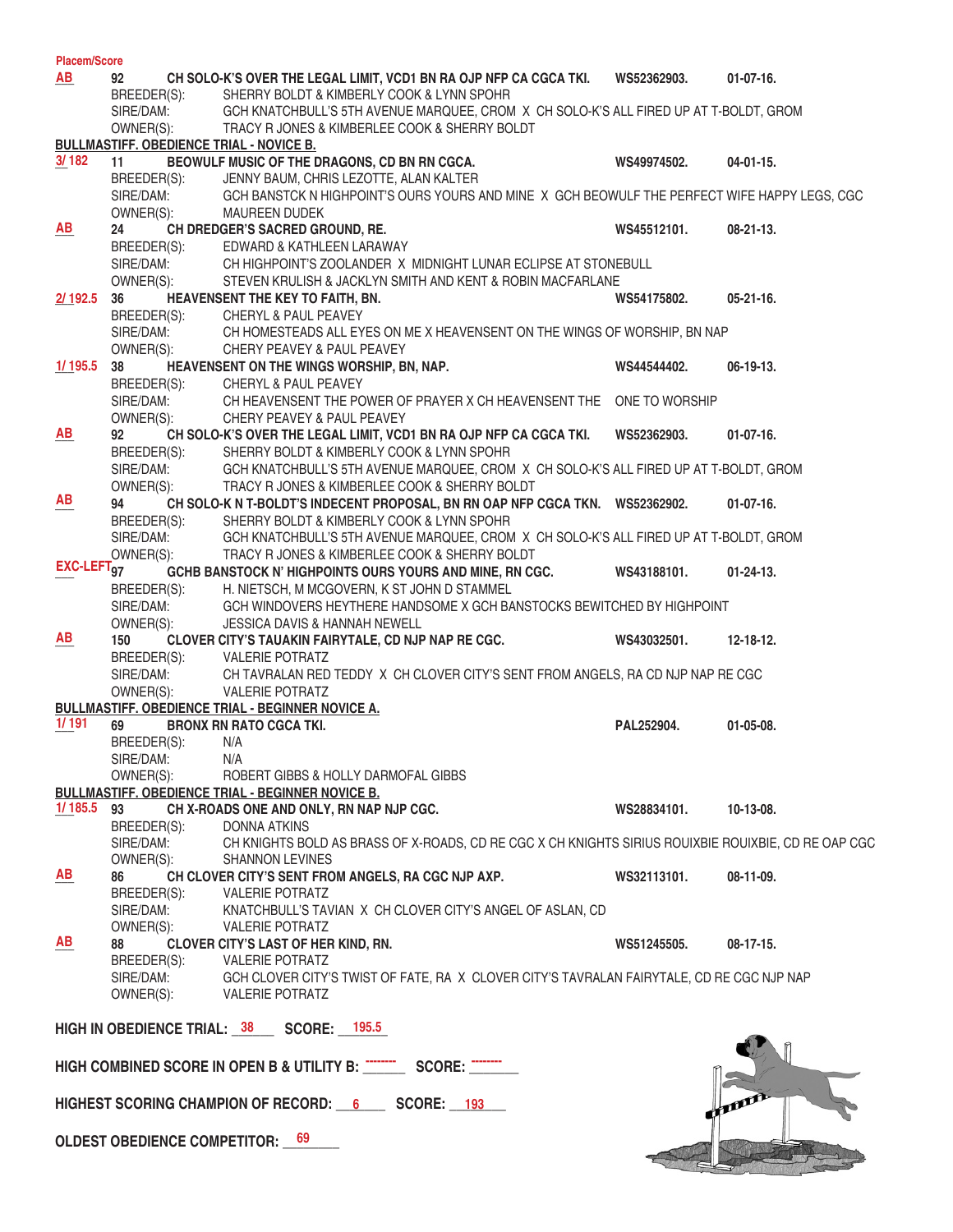#### **SWEEPSTAKES**

#### **INDEPENDENT SPECIALTY JUDGE (9/23): Mrs. Kara Anderson Gonzalez NATIONAL SPECIALTY JUDGE (9/25): Mrs. Pam McClintock**

|                      | <u>INDEP. NATNL.</u>                  |                                                                                                |             |                  |
|----------------------|---------------------------------------|------------------------------------------------------------------------------------------------|-------------|------------------|
| 9/23                 | 9/25                                  |                                                                                                |             |                  |
|                      |                                       | <b>BULLMASTIFF. SWEEPSTAKES 6-9 MO. PUPPY DOGS:</b>                                            |             |                  |
| $\perp$              | 21                                    | <b>OXFORDS BE STILL MY HEART.</b>                                                              | WS56399905. | $02 - 22 - 17$ . |
|                      | BREEDER(S):                           | ANGELA NEWELL                                                                                  |             |                  |
|                      | SIRE/DAM:                             | GCH OURS YOURS & MINE X HAPPY LEGS GRACIE                                                      |             |                  |
|                      | OWNER(S):                             | <b>CISSY RIDDELL</b>                                                                           |             |                  |
| $\frac{3}{2}$        | 27                                    | <b>HAPPYLEGS JACK OF DIAMONDS.</b>                                                             | WS56399903. | $02 - 22 - 17$ . |
|                      | BREEDER(S):                           | ANGELA NEWELL, ALAN KALTER, CHRIS LEZOTTE, JENNY BAUM                                          |             |                  |
|                      | SIRE/DAM:                             | GCH BANSTOCK N HIGHPOINT'S OURS YOURS AND MINE X HAPPYLEGS GRACE OF DIAMONDS                   |             |                  |
|                      | OWNER(S):                             | ALAN KALTER & CHRIS LEZOTTE                                                                    |             |                  |
|                      | $\mathbf{1}$<br>95                    | <b>BANSTOCKN' HIGHPOINTS LIKE A ROCK.</b>                                                      | WS56213101. | $01-03-17.$      |
|                      | BREEDER(S):                           | HELEN NIETSCH, MICHELE MCGOVERN, KELLYE ST JOHN                                                |             |                  |
|                      | SIRE/DAM:                             | CH HIGHPOINTS FOUR ON THE FLOOR X CH HIGHPOINTS N BANSTOCK'S KEEP CALM & CARRY ON              |             |                  |
|                      | OWNER(S):                             | MICHELLE MCGOVERN & HELENE NIETSCH & KELLY ST JOHN                                             |             |                  |
| $\frac{2}{\sqrt{2}}$ | $\frac{4}{\text{BREEDER(S)}}$         | TBOLDT NORTHERN 4CE KNATCHBULL, CGC. WS57811102.                                               |             | $02-13-17.$      |
|                      |                                       | HELEN HANSMANN & ANDREA HANSMANN                                                               |             |                  |
|                      | SIRE/DAM:                             | GCH T-BOLT'S TO PROTECT & SERVE X KNATCHBULL'S MILROSE 5TH AVENUE                              |             |                  |
|                      | OWNER(S):                             | TRACY JONES & SHERRY BOLDT                                                                     |             |                  |
|                      | 3 <sup>1</sup><br>109                 | <b>AMULET'S WICKED BREW.</b>                                                                   | WS56037202. | $02-03-17.$      |
|                      | breeder(s):<br>Sire/Dam:<br>Owner(s): | <b>CHERYL PIKE</b>                                                                             |             |                  |
|                      |                                       | GCH AMULET'S MY COUSIN VINNIE X CH AMULET'S GIRL IN TIGHT GENES                                |             |                  |
|                      |                                       | <b>CHERYL PIKE</b>                                                                             |             |                  |
| $\frac{4}{}$         | 129<br>$\overline{\mathbf{2}}$        | OXFORD'S KING OF DIAMONDS.                                                                     | WS56399901. | $02 - 22 - 17$ . |
|                      | BREEDER(S):                           | ANGELA NEWELL & CHRIS LEZOTTE & ALAN KALTER & JENNY BAUM                                       |             |                  |
|                      | SIRE/DAM:                             | GCHB CH BANSTOCK N HIGHPOINT'S OURS YOURS AND MINE RN CGC X HAPPYLEGS GRACE OF DIAMONDS        |             |                  |
|                      | OWNER(S):                             | ANGELA O NEWELL & HANNAH E NEWELL                                                              |             |                  |
|                      |                                       | <b>BULLMASTIFF. SWEEPSTAKES 9-12 MO. PUPPY DOGS:</b>                                           |             |                  |
| $\frac{4}{1}$        | $2^{\circ}$<br>43 — 1                 | ROCKWOOD WRITTEN IN ROCK AT ZEPHRYSONG, WS55590902.                                            |             | $11 - 11 - 16$ . |
|                      | BREEDER(S):                           | MARY ELLEN BERCEL, RICHARD BERCEL, CHRIS LEZOTTE, ALAN KALTER                                  |             |                  |
|                      | SIRE/DAM:                             | GCH BRAMSTOKE'S CARVED IN STONE X CH HAPPYLEGS MOVES LIKE JAGGER                               |             |                  |
|                      | OWNER(S):                             | SUSAN GOARE SMITH & MARY ELLEN BERCEL                                                          |             |                  |
| $\perp$              | 47                                    | HOMESTEADS LIFE OF THE PARTY.                                                                  | WS54781601. | 09-28-16.        |
|                      | BREEDER(S):                           | <b>MARLENE PLANTE</b>                                                                          |             |                  |
|                      | SIRE/DAM:                             | CH HOMESTEADS WALKER STALKER MACGUFFIN X CH HOMESTEADS GIRLFRIEND                              |             |                  |
|                      | OWNER(S):                             | MARLENE PLANTE & BETH BOWMAN                                                                   |             |                  |
| $\frac{3}{2}$        | $\frac{1}{\text{BREEDER(S)}}$         | ROCKWOODS RHYTHM N ROCK.                                                                       | WS55590901. | $11 - 11 - 16$ . |
|                      |                                       | MARY ELLEN BERCEL, RICHARD BERCEL, CHRIS LEZOTTE, ALAN KALTER                                  |             |                  |
|                      | SIRE/DAM:                             | GCH. BRAMSTOKER'S CARVED IN STONE X CH HAPPYLEGS MOVES LIKE JAGGER                             |             |                  |
|                      | OWNER(S):                             | <b>MARY ELLEN &amp; RICH BERCEL</b>                                                            |             |                  |
|                      | 3<br>85                               | ADORA'S OLD BEE AND GEE.                                                                       | WS55682202. | 11-19-16.        |
|                      | BREEDER(S):                           | DOREEN A MOSKALUK & WILLIAM MOSKALUK                                                           |             |                  |
|                      | SIRE/DAM:                             | GCH BLUECHIPS ROLLOVER TO TRYUMPHE X ADORA'S MISS BEE HAVEN                                    |             |                  |
|                      | OWNER(S):                             | SHAWN LABONTE & DOREEN MOSKALUK & KRISTY BATCHELOR                                             |             |                  |
| $\frac{2}{1}$        | 135                                   | ADORA'S OLD BEE AND GEE.                                                                       | WS55682202. | $11-19-16.$      |
|                      | BREEDER(S):                           | DOREEN MOSKALUK & WILLIAM MOSKALUK                                                             |             |                  |
|                      | SIRE/DAM:                             | GCH BLUECHIPS ROLLOVER TO TRYUMPHE X CH ADORA'S MISS BEE HAVEN                                 |             |                  |
|                      | OWNER(S):                             | SHAWN LABONTE & DOREEN MOSKALUK & KRISTY BATCHELOR                                             |             |                  |
|                      | $\overline{4}$<br>193                 | JYF BULLS LOVE ON THE ROCKS.                                                                   | WS56443202. | $12 - 21 - 16$ . |
|                      | BREEDER(S):                           | <b>JOSE CALDEYRO</b>                                                                           |             |                  |
|                      | SIRE/DAM:                             | GCH CH JYF BULL'S AREGENTINA VULKANO X GCH CH HOMESTEADS LOVE AT FIRST SIGHT                   |             |                  |
|                      | OWNER(S):                             | CARLOS ALERTO ROJAS                                                                            |             |                  |
|                      |                                       | <b>BULLMASTIFF. SWEEPSTAKES 12-15 MO. JUNIOR DOGS:</b>                                         |             |                  |
|                      | $1 -$<br>79                           | TRACABULL'S KEYS TO ALCATRAZ.                                                                  | WS54537405. | $08-19-16.$      |
|                      | BREEDER(S):                           | TRACY L MUMMERT                                                                                |             |                  |
|                      | SIRE/DAM:                             | CH BANSTOCK@OAKRIGE RIO GRANDE, BN RE X CH TRACABULL & BULLY BOYS FABULOUS DESIGN              |             |                  |
|                      | OWNER(S):                             | TRACY L MUMMERT                                                                                |             |                  |
|                      |                                       | <b>BULLMASTIFF. SWEEPSTAKES 15-18 MO. JUNIOR DOGS:</b>                                         |             |                  |
| $\frac{2}{\sqrt{2}}$ | 15                                    | CH ELOC AND CAROLINA'S SAM I AM!.                                                              | WS53945202. | $05 - 25 - 16$ . |
|                      | BREEDER(S):                           | TOM & DEBORAH MORAN                                                                            |             |                  |
|                      | SIRE/DAM:                             | GCH CH DRAGONFLY AND ELOC ARE RINGING IN THE NEW X GCH CH RODEL-CAROLINA'S OH GOLLY MISS MOLLY |             |                  |
|                      | OWNER(S):                             | <b>GERALD &amp; KAREN COLE</b>                                                                 |             |                  |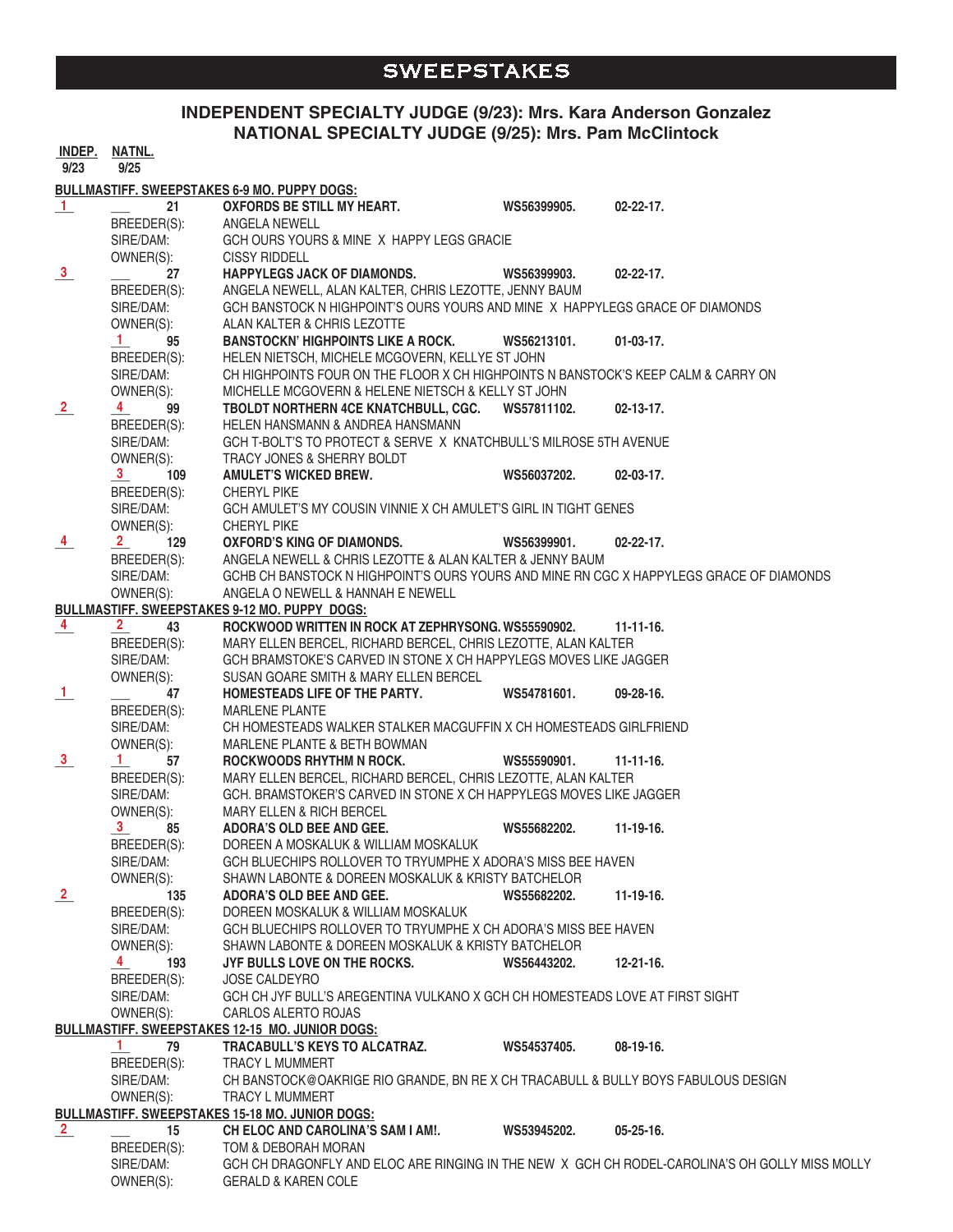| $\frac{1}{2}$   | 2 <sub>1</sub>                                  | 33              | NV'S WELCOME TO THE GUN SHOW.                                                           | WS53912601.        | $05-12-16.$      |
|-----------------|-------------------------------------------------|-----------------|-----------------------------------------------------------------------------------------|--------------------|------------------|
|                 | BREEDER(S):                                     |                 | VICKIE PLATT & NICK HOLLAND                                                             |                    |                  |
|                 | SIRE/DAM:                                       |                 | GCH NV'S BRINGING IN THE BIG GUNS X CH WATER'S EDGE DOLCE VITA OF NV                    |                    |                  |
|                 | OWNER(S):                                       |                 | <b>VICKI PLATT &amp; NICK HOLLAND</b>                                                   |                    |                  |
| AB              | 4                                               | 169             | <b>BRAMSTOKEnDOMER NAME IN LIGHTS.</b>                                                  | WS56172201.        | 04-09-16.        |
|                 | BREEDER(S):                                     |                 | <b>KAY REIL</b>                                                                         |                    |                  |
|                 |                                                 |                 |                                                                                         |                    |                  |
|                 | SIRE/DAM:                                       |                 | GCH KNATCHBULLS 5TH AVENUE MARQUEE X GCH BRAMSTOKE'S PAIGE TURNER                       |                    |                  |
|                 | OWNER(S):                                       |                 | REBECCA FULTON & GREGORY KUZMA                                                          |                    |                  |
| $\frac{4}{ }$   |                                                 | 175             | HURRICANE'S ALFA OMEGA.                                                                 | WS54210601.        | $05-31-16.$      |
|                 | BREEDER(S):                                     |                 | LISA TREMBLAY & CLAUDIA TREMBLAY                                                        |                    |                  |
|                 | SIRE/DAM:                                       |                 | MARCONIAN N' RIDGETOPSM THUNDER ROAD X HURRICANE'S BLUE JEAN BAY OF RODEL               |                    |                  |
|                 | OWNER(S):                                       |                 | LISA TREMBLAY & CLAUDIA TREMBLAY                                                        |                    |                  |
|                 | <b>AB</b>                                       | 183             | <b>VALINTINE'S FRISCO FREDDIE JACKSON.</b>                                              | WS54197607.        | $05 - 23 - 16.$  |
|                 | BREEDER(S):                                     |                 | GIUSEPPE MAZZAMUTO & LINDA VALENTINE                                                    |                    |                  |
|                 | SIRE/DAM:                                       |                 | GCHB VALENTINE'S REDBULL "MAXWELL" X VALENTINE'S "THE FLINTSTONE FLYER"                 |                    |                  |
|                 | OWNER(S):                                       |                 | ANDREW JACKSON & JESSICA JACKSON                                                        |                    |                  |
|                 |                                                 | 187             | HURRICANE'S KILO GODZILLA.                                                              | WS54210606.        | $05-31-16.$      |
|                 |                                                 |                 |                                                                                         |                    |                  |
|                 | BREEDER(S):                                     |                 | LISA TREMBLAY & CLAUDIA TREMBLAY                                                        |                    |                  |
|                 | SIRE/DAM:                                       |                 | MARCONIAN N' RIDGETOPSM THUNDER ROAD X HURRICANE'S BLUE JEAN BAY OF RODEL               |                    |                  |
|                 | OWNER(S):                                       |                 | KAREN LOCKE & MICHEAL BRAGUGLIA                                                         |                    |                  |
| $\frac{3}{2}$   | $1 \quad$                                       | 189             | DAL PRIMO I SOLEMNLY SWEAR.                                                             | WS53784702.        | $04-13-16.$      |
|                 | BREEDER(S):                                     |                 | <b>CRYSTAL R CORNER</b>                                                                 |                    |                  |
|                 | SIRE/DAM:                                       |                 | GCHP DAL PRIMO MAGIC MOMENT, CGC X DAL PRIMO'S LOVING TO JC                             |                    |                  |
|                 | OWNER(S):                                       |                 | CRYSTAL CORNER & KATIE MARTIN                                                           |                    |                  |
|                 | 3<br>BREEDER(S): CH BRAM:<br>SIRE/DAM: GCH KNAT |                 | CH BRAMSTOKE'S WALKIN IN MEMPHIS.                                                       | WS56172203.        | 04-09-16         |
|                 |                                                 |                 |                                                                                         |                    |                  |
|                 |                                                 |                 | GCH KNATCHBULLS 5TH AVENUE MARQUEE X GCH BRAMSTOKE'S PAIGE TURNER                       |                    |                  |
|                 |                                                 |                 |                                                                                         |                    |                  |
|                 | OWNER(S):                                       |                 | LAURIE FRANCIS                                                                          |                    |                  |
|                 |                                                 |                 | <b>BULLMASTIFF, SWEEPSTAKES 6-9 MO. PUPPY BITCHES:</b>                                  |                    |                  |
| $\frac{1}{ }$   | $2 \quad$                                       | 50              | AMULET'S YOU HAD ME AT MERLOT.                                                          | WS56037201.        | $02 - 03 - 17$ . |
|                 | BREEDER(S):<br>SIRE/DAM:                        |                 | <b>CHERYL PIKE</b>                                                                      |                    |                  |
|                 |                                                 |                 | GCH AMULET'S MY COUSIN VINNIE X CH AMULET'S GIRL IN TIGHT GENES                         |                    |                  |
|                 | OWNER(S):                                       |                 | <b>CHERYL PIKE</b>                                                                      |                    |                  |
| $\frac{2}{ }$   | <b>AB</b>                                       | 102             | AMULET'S STEPPIN OUT IN STYLE AT DND.                                                   | WS56037212.        | $02 - 03 - 17$ . |
|                 | BREEDER(S):                                     |                 | CHERYL PIKE                                                                             |                    |                  |
|                 | SIRE/DAM:                                       |                 | GCH AMULET'S MY COUSIN VINNY X CH AMULET'S GIRL IN TIGHT GENES                          |                    |                  |
|                 | OWNER(S):                                       |                 | DENISE GIROUX & CHERYL PIKE                                                             |                    |                  |
| $\frac{3}{2}$   | 3 <sup>1</sup>                                  | 130             | <b>OXFORD'S QUEEN OF DIAMONDS.</b>                                                      | WS56399902.        | $02 - 22 - 17$ . |
|                 |                                                 |                 | ANGELA NEWELL & CHRIS LEZOTTE & ALAN KALTER & JENNY BAUM                                |                    |                  |
|                 | BREEDER(S):                                     |                 |                                                                                         |                    |                  |
|                 | SIRE/DAM:                                       |                 | GCHB CH BANSTOCK N HIGHPOINT'S OURS YOURS AND MINE RN CGC X HAPPYLEGS GRACE OF DIAMONDS |                    |                  |
|                 | OWNER(S):                                       |                 | ANGELA O NEWELL & HANNAH E NEWELL                                                       |                    |                  |
| $\overline{AB}$ | AB 140                                          |                 | <b>SILVERBACKS I LOVE LUCY.</b>                                                         | WS56764905.        | $03-17-17$ .     |
|                 | BREEDER(S):                                     |                 | <b>BOB STEPHANOS &amp; CASSANDRA CARPENTER</b>                                          |                    |                  |
|                 | SIRE/DAM:                                       |                 | CH SILVERBACKS KINGSGUARD X CH TNT'S OLYMPIAN OF SILVERBACK                             |                    |                  |
|                 | OWNER(S):                                       |                 | BOB STEPHANOS & CASSANDRA CARPENTER                                                     |                    |                  |
|                 | $1 \quad$                                       | 154             | HIGHPOINT N' BANSTOCK'S DON'T HARP ON IT. WS56213102.                                   |                    | $01-03-17.$      |
|                 | BREEDER(S):                                     |                 | MICHELLE MCGOVERN & HELENE NIETSCH & KELLYE ST JOHN                                     |                    |                  |
|                 | SIRE/DAM:                                       |                 | CH HIGHPOINT'S FOUR ON THE FLOOR X CH HIGHPOINT N' BANSTOCK'S KEEP CALM & CARRY ON      |                    |                  |
|                 | OWNER(S):                                       |                 | MICHELLE MCGOVERN & HELENE NIETSCH & KELLYE ST JOHN                                     |                    |                  |
|                 |                                                 |                 | <b>BULLMASTIFF. SWEEPSTAKES 9-12 MO. PUPPY BITCHES:</b>                                 |                    |                  |
|                 |                                                 |                 |                                                                                         |                    |                  |
|                 | <b>AB</b>                                       | 28              | GAFFLE'S LADY DOROTHY OF WATERWOOD. WS55900613.                                         |                    | $12 - 10 - 16$ . |
|                 | BREEDER(S):                                     |                 | KATHY KOCHER                                                                            |                    |                  |
|                 | SIRE/DAM:                                       |                 | CH GAFFLE'S OXFORD DON X GCHB CH GAFFLE'S MOT JUSTE HERME'S                             |                    |                  |
|                 | OWNER(S):                                       |                 | LINDA GRAFF                                                                             |                    |                  |
|                 | 3 <sup>1</sup>                                  | 30 <sup>°</sup> | <b>HAPPYLEGS MICKI'S ROONEY.</b>                                                        | <b>WS55590904.</b> | $11 - 11 - 16$ . |
|                 | BREEDER(S):                                     |                 | MARY ELLEN BERCEL & RICHARD BERCEL & ALAN KALTER & CHRIS LEZOTTE                        |                    |                  |
|                 | SIRE/DAM:                                       |                 | GCH BRAMSTOKE'S CARVED IN STONE X CH HAPPYLEGS MOVES LIKE JAGGER.                       |                    |                  |
|                 | OWNER(S):                                       |                 | ALAN KALTER & CHRIS LEZOTTE                                                             |                    |                  |
|                 | $\overline{4}$                                  | 56              | <b>PANDORA'S LUCKY CHARM.</b>                                                           | WS55310601.        | $11-01-16$ .     |
| $\frac{4}{ }$   |                                                 |                 |                                                                                         |                    |                  |
|                 | BREEDER(S):                                     |                 | <b>KRISTEN WETZEL</b>                                                                   |                    |                  |
|                 | SIRE/DAM:                                       |                 | CH NOLAND'S WYLOWAY SQUARE ROOT X CH PANDORA'S LADY LUCK                                |                    |                  |
|                 | OWNER(S):                                       |                 | <b>KRISTEN WETZEL</b>                                                                   |                    |                  |
|                 | <b>AB</b>                                       | 78              | <b>BLACKSLATE'S CARELESS WHISPER.</b>                                                   | WS56263001.        | $12 - 21 - 16$ . |
|                 | BREEDER(S):                                     |                 | VIRGINIA ROWLAND                                                                        |                    |                  |
|                 | SIRE/DAM:                                       |                 | CH BLACKSITES HOMESTEAD DEFENDER OF FUN X ARDENT'S SOFIE'S CHOYCE                       |                    |                  |
|                 | OWNER(S):                                       |                 | LAURIE CORNETTA                                                                         |                    |                  |
|                 |                                                 |                 |                                                                                         |                    |                  |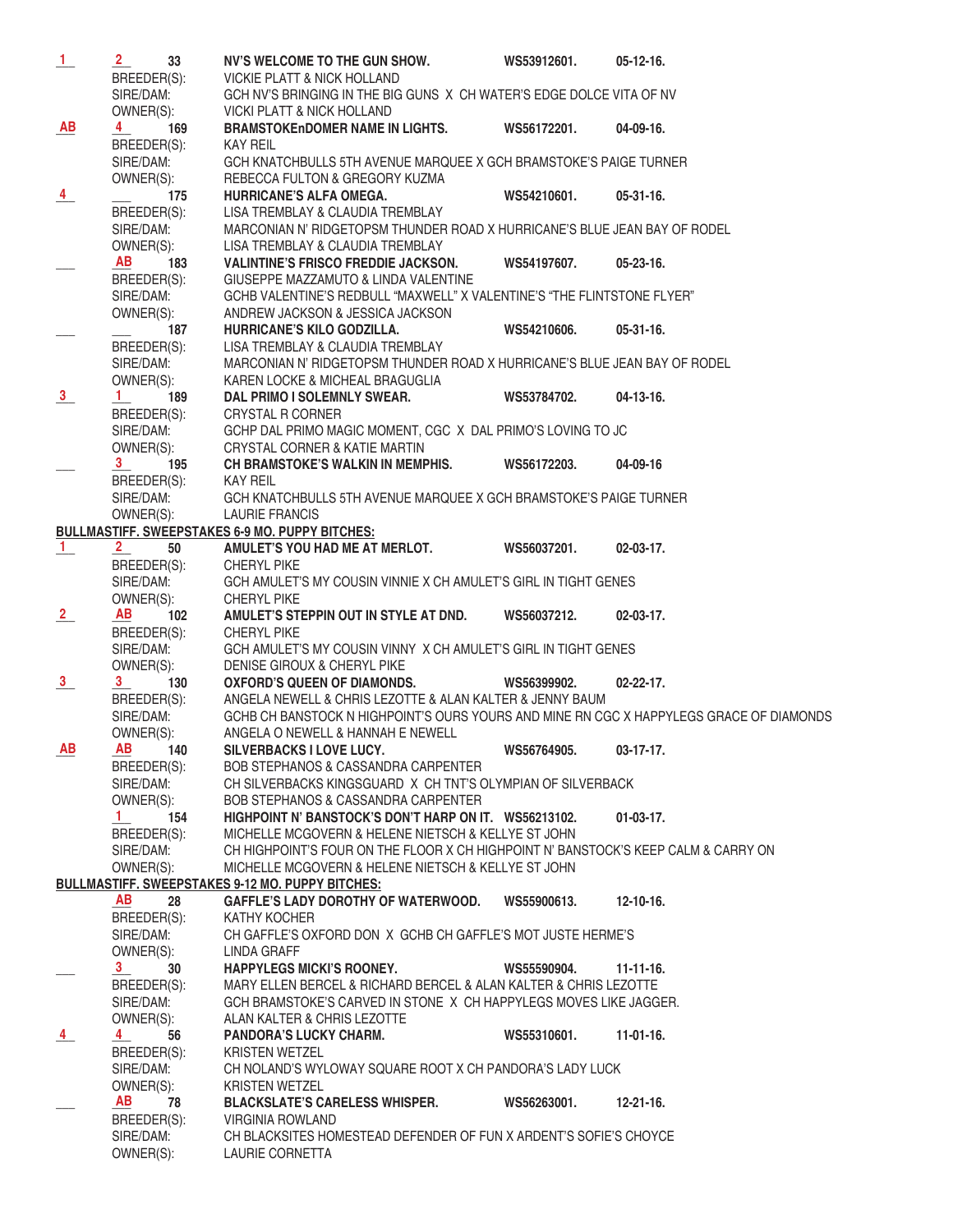| $\perp$        | 1<br>104                           | <b>GIOKO SILENT NIGHT.</b>                                                                                                     | WS57614702.GREECE 12-21-16. |                  |
|----------------|------------------------------------|--------------------------------------------------------------------------------------------------------------------------------|-----------------------------|------------------|
|                | BREEDER(S):                        | KONSTANTINOS GKALITSIS                                                                                                         |                             |                  |
|                | SIRE/DAM:                          | LIBRRANI'S FREESTYLE TANGO X OPTIMUS LIBERTY                                                                                   |                             |                  |
|                | OWNER(S):                          | <b>MARY HANNIGAN</b>                                                                                                           |                             |                  |
| AB             | 106<br>AB                          | <b>BASTION'S PEACE PIPE OF WILLS'SHIRE.</b>                                                                                    | WS55671402.                 | 11-02-16.        |
|                | BREEDER(S):                        | LYNN SPOHR                                                                                                                     |                             |                  |
|                | SIRE/DAM:                          | GCHS CH BASTION'S KEEPER OF THE FLAME AT IVYSTON, CGC X CH BASTION'S IT'S ALL ABOUT ME                                         |                             |                  |
|                | OWNER(S):                          | <b>HEATH &amp; BRITTNEY WILLS</b>                                                                                              |                             |                  |
|                | 110                                | <b>BRAMSTOKE WINDY CITY NOBLEBOSS.</b>                                                                                         | WS57126301.CAN 10-03-16.    |                  |
|                | BREEDER(S):                        | <b>KAY RALE</b>                                                                                                                |                             |                  |
|                | SIRE/DAM:                          | CH BRAMSTOKE'S SUGAR DADDY X CH SQUAREDEAL BRAMSTOKE'S FAMILY AFFAIR                                                           |                             |                  |
|                | OWNER(S):                          | <b>CINDY URUKALO</b>                                                                                                           |                             |                  |
| <b>AB</b>      | <b>AB</b><br>122                   | ADORA'S CHEEKY MONKEY AT TRYUMPHE.                                                                                             | WS55682203.                 | 11-19-16.        |
|                | BREEDER(S):                        | DOREEN A MOSKALUK & WILLIAM MOSKALUK                                                                                           |                             |                  |
|                | SIRE/DAM:                          | GCH CH BLUECHIPS ROLLOVER TO TRYUMPHE X CH ADORA'S MISS BEE HAVEN                                                              |                             |                  |
|                | OWNER(S):                          | VINCENT GRLOVICH & LYNN WHYTE                                                                                                  |                             |                  |
| $\frac{3}{2}$  | 162                                | <b>BASTION'S IVYSTONES WAR BONNET.</b>                                                                                         | WS55671404.                 | $11-02-16$ .     |
|                | BREEDER(S):                        | LYNN SPOHR                                                                                                                     |                             |                  |
|                | SIRE/DAM:                          | GCH BATION'S KEEPER OF THE FLAME AT IVYSTONE CGC X BASTION'S IT'S ALL ABOUT ME                                                 |                             |                  |
|                | OWNER(S):                          | <b>VALERIE BRADEN</b>                                                                                                          |                             |                  |
| $\frac{2}{ }$  | 180                                | TBOLDTS MAID OF MIST BRAMSTOKE.                                                                                                | <b>DU687083.CAN</b>         | 10-03-16         |
|                | BREEDER(S):                        | KAY REIL                                                                                                                       |                             |                  |
|                | SIRE/DAM:                          | CH BRAMSTOKE'S SUGAR DADDY X CH SQUAREDEAL BRAMSTOKE'S FAMILY AFFAIR                                                           |                             |                  |
|                | OWNER(S):                          | SHERRY BOLDT                                                                                                                   |                             |                  |
|                | 198                                | TNT'S WHAT COMES AROUND GOES AROUND. WS56080802.                                                                               |                             | 12-20-16.        |
|                | BREEDER(S):                        | AMY HODGE                                                                                                                      |                             |                  |
|                | SIRE/DAM:                          | GCH ISHANA KERBEROS GUARDIAN OF THE WAY, CGCA X CH TNT'S MASTER PIECE BY DESIGN                                                |                             |                  |
|                | OWNER(S):                          | AMY HODGE & TINA DAVISON                                                                                                       |                             |                  |
| AB             | 202<br>AB                          | <b>BANSTOCK'S ICONIC ISABEL SUNSHINE.</b>                                                                                      | WS56382404.                 | $12 - 01 - 16$ . |
|                | BREEDER(S):                        | TERI WINSTON DVM & LINDA HYKE                                                                                                  |                             |                  |
|                | SIRE/DAM:                          | CH GAFFLE'S WHO DUNNIT? X CH BANSTOCK'S N HIGHPOINT'S MYSTIK'L TOP FLIGHT                                                      |                             |                  |
|                | OWNER(S):                          | MERRY JOHNSON & TERI WINSRON DVM & HELENE NIETSCH                                                                              |                             |                  |
|                | 210                                | JYF BULLS SHUT UP AND KISS ME.                                                                                                 | WS56443201.                 | $12 - 21 - 16$ . |
|                | BREEDER(S):                        | JOSE CALDEYRO                                                                                                                  |                             |                  |
|                | SIRE/DAM:                          | GCH CH JYF BULL'S AREGENTINA VULKANO X GCH CH HOMESTEADS LOVE AT FIRST SIGHT                                                   |                             |                  |
|                | OWNER(S):                          | <b>JOSE CALDEYRO</b>                                                                                                           |                             |                  |
|                |                                    | <b>BULLMASTIFF. SWEEPSTAKES 12-15 MO. JUNIOR BITCHES:</b>                                                                      |                             |                  |
| $\mathbf{1}$   | 1.<br>98                           | <b>BRAMSTOKE'S NEXT CHAPTER.</b>                                                                                               | <b>DS677634.CAN</b>         | $09-13-16.$      |
|                |                                    | BREEDER(S): KAY REIL<br>SIRE/DAM: CH KNATCHBULLS 5TH AVENUE MARQUEE X CH BRAMSTOKE'S SHOP TILL YOU DROP                        |                             |                  |
|                |                                    |                                                                                                                                |                             |                  |
|                |                                    |                                                                                                                                |                             |                  |
| AB             | <b>AB</b><br>176                   | GAFFLE'S LEADER OF THE REBEL ALLIANCE. WS54902201.                                                                             |                             | 07-09-16.        |
|                | BREEDER(S):                        | KATHY KOCHER                                                                                                                   |                             |                  |
|                | SIRE/DAM:                          | CH ON-IT'S CLASSIC BENTLEY OF GAFFLE X GCH GAFFLE'S GRANDE DAME VIVIENNE WESTWOOD GOLD LABEL, CGC                              |                             |                  |
|                | OWNER(S):                          | <b>JESSICA ROSE</b>                                                                                                            |                             |                  |
|                |                                    | <b>BULLMASTIFF. SWEEPSTAKES 15-18 MO. JUNIOR BITCHES:</b><br><b>HEAVENSENT THE KEY TO FAITH, BN.</b>                           | WS54175802.                 | $05 - 21 - 16.$  |
|                | 36<br>AB<br>BREEDER(S):            |                                                                                                                                |                             |                  |
|                | SIRE/DAM:                          | <b>CHERYL &amp; PAUL PEAVEY</b><br>CH HOMESTEADS ALL EYES ON ME X HEAVENSENT ON THE WINGS OF WORSHIP, BN NAP                   |                             |                  |
|                | OWNER(S):                          | CHERY PEAVEY & PAUL PEAVEY                                                                                                     |                             |                  |
|                | $\mathbf{1}$<br>116                | BEOWULF & NEVAEH HARD FAST & BEAUTIFUL. WS54140101.                                                                            |                             | 06-19-16.        |
| $\perp$        |                                    |                                                                                                                                |                             |                  |
|                | BREEDER(S):<br>SIRE/DAM:           | JENNY BAUM & DEBBIE BRUNER & JESSICA DAVIS<br>GCH BANSTOCK N HIGHPOINT OURS, YOURS AND MINE, RN CGC X BEOWULF BOLD & BEAUTIFUL |                             |                  |
|                | OWNER(S):                          | HANNAH NEWELL & JENNY BAUM & JESSICA DAVIS                                                                                     |                             |                  |
|                | 3<br>192                           | HURRICANES ECHO ECHO "I HEAR VOICES".                                                                                          | WS54210602.                 | $05-31-16.$      |
| $\frac{3}{2}$  | BREEDER(S):                        | LISA TREMBLAY & CLAUDIA TREMBLAY                                                                                               |                             |                  |
|                | SIRE/DAM:                          | MARCONIAN N' RIDGETOPSM THUNDER ROAD X HURRICANE'S BLUE JEAN BAY OF RODEL                                                      |                             |                  |
|                | OWNER(S):                          | LISA TREMBLAY & CLAUDIA TREMBLAY                                                                                               |                             |                  |
|                | $\overline{4}$                     |                                                                                                                                |                             |                  |
| $\frac{4}{1}$  | 206                                | ISHANA N CABBERIN'S MOON SHADOW'S OVER HURRICANE'S WS53902306. 04-26-06.                                                       |                             |                  |
|                | BREEDER(S):<br>SIRE/DAM:           | ANNA B. FIGUEROA<br>LEATHERNECK ISHANA SHADOBOXR X CABBERIN'S MOONLIGHT FANTASY AT ISHANA                                      |                             |                  |
|                |                                    | LISA TREMBLAY & JANET EKSTROM                                                                                                  |                             |                  |
| $\frac{2}{\ }$ | OWNER(S):<br>$\overline{2}$<br>208 | HURRICANE RISINGSUN MOONLIGHT TANGO.                                                                                           | WS54210605.                 | $05-31-16.$      |
|                | BREEDER(S):                        | LISA TREMBLAY & CLAUDIA TREMBLAY                                                                                               |                             |                  |
|                | SIRE/DAM:                          | MARCONIAN N' RIDGETOPSM THUNDER ROAD X HURRICANE'S BLUE JEAN BAY OF RODEL                                                      |                             |                  |
|                | OWNER(S):                          | LISA TREMBLAY & CATHY CHOFFY & DEBORAH ROCCO                                                                                   |                             |                  |
|                |                                    |                                                                                                                                |                             |                  |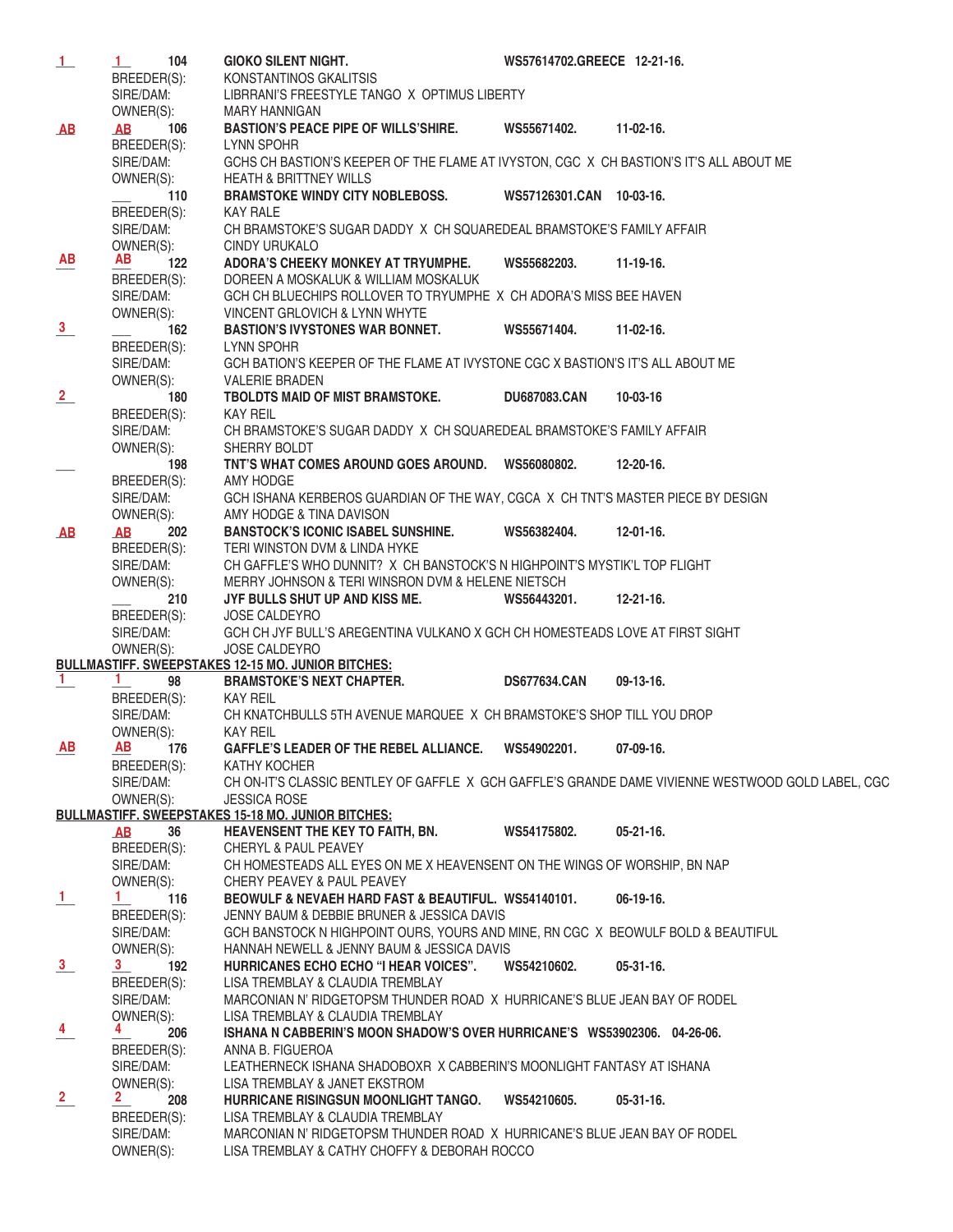

## **ABA NATIONAL SPECIALTY (9/25)** 21 BEST OF OPPOSITE SEX TO BEST PUPPY: \_<sup>104</sup> **BEST OF OPPOSITE SEX TO BEST JUNIOR:**  $\frac{116}{116}$ **BEST IN SWEEPSTAKES OVERALL: \_95\_\_\_**

 **9/23 9/25**

|               |                                                            | <b>BULLMASTIFF. VETERAN SWEEPSTAKES 7-8 YEAR OLD DOGS:</b>                                          |                          |                  |
|---------------|------------------------------------------------------------|-----------------------------------------------------------------------------------------------------|--------------------------|------------------|
|               | 1.<br>115                                                  | <b>GCHP DAL PRIMO MAGIC MOMENT, CGC.</b>                                                            | WS34339503.              | $05-06-10.$      |
|               | BREEDER(S):                                                | CRYSTAL R CORNER & J TOWNSEND                                                                       |                          |                  |
|               | SIRE/DAM:<br>OWNER(S):                                     | CH TRU GRIT MUSCLE MAYHEM, RN X CH ISHANA'S BRANDY YOU'RE A FINE GIRL                               |                          |                  |
|               | OWNER(S):                                                  | CRYSTAL CORNER & KATIE MARTIN                                                                       |                          |                  |
| $\frac{2}{1}$ | 139<br>3                                                   | CH NOBLEBOSS SCOTTISH LAD.                                                                          | WS35128402.              | $08-14-10.$      |
|               | BREEDER(S):                                                | CINDY URUKALO                                                                                       |                          |                  |
|               | SIRE/DAM:                                                  | CH BRIARTS THE HIGHLANDER X TRUGRIT'S RED MOON OVER NOBLEBOSS                                       |                          |                  |
|               | OWNER(S):                                                  | <b>JOHN LEE</b>                                                                                     |                          |                  |
| $\perp$       | رد):<br><b>167</b><br>2 <sub>1</sub>                       | <b>GCH IRRESISTABULL'S HELLBOY.</b>                                                                 | WS32440902.              | 10-19-09.        |
|               | BREEDER(S):<br>SIRE/DAM·                                   | LISA CAMPBELL & DOROTHY BAKER                                                                       |                          |                  |
|               | SIRE/DAM:                                                  | CH IRRESISTABULLS SHANK THE TANK X I.B. ELLA FROM HELLA                                             |                          |                  |
|               |                                                            | LISA WILSON & MICHAEL KAYE                                                                          |                          |                  |
|               |                                                            | <b>MBISS GCH STARRDOG'S MIDNIGHT RAMBLER.</b>                                                       | WS33664708.              | $04 - 21 - 10$ . |
|               | OWNER(S):<br><b>AB</b> 171<br>BREEDER(S):<br>SIRE/DAM:     | KATHRYN ROBERTS                                                                                     |                          |                  |
|               |                                                            | CH STARRDOGS HE'S A PLAYER X CH STARRDOGS SHDOW OF THE WIND                                         |                          |                  |
|               | OWNER(S):                                                  | WILLIAM & JANE OFSHLAG                                                                              |                          |                  |
|               |                                                            | <b>BULLMASTIFF. VETERAN SWEEPSTAKES 8-9 YEAR OLD DOGS:</b>                                          |                          |                  |
| $\perp$       | $1 -$<br>35                                                | GCH NV'S BRINGING IN THE BIG GUNS.                                                                  | WS31444801.              | 07-24-09.        |
|               |                                                            | VICKIE PLATT & ALSTON FAWCETT                                                                       |                          |                  |
|               | BREEDER(S):<br>SIRE/DAM:                                   | CH BULLSTOCK'S HEAVY EQUIPMENT X ODESSEY'S RAZZLE DAZZLE ROM                                        |                          |                  |
|               |                                                            | VICKI PLATT & NICK HOLLAND                                                                          |                          |                  |
| 2             |                                                            | CH X-ROADS ONE AND ONLY, RN NAP NJP CGC.                                                            | WS28834101.              | $10-13-08$ .     |
|               |                                                            | DONNA ATKINS                                                                                        |                          |                  |
|               | OWNER(S):<br>2 93<br>BREEDER(S):<br>SIRE/DAM:<br>OWNER(S): | CH KNIGHTS BOLD AS BRASS OF X-ROADS, CD RE CGC X CH KNIGHTS SIRIUS ROUIXBIE ROUIXBIE, CD RE OAP CGC |                          |                  |
|               |                                                            | <b>SHANNON LEVINES</b>                                                                              |                          |                  |
|               |                                                            | <b>BULLMASTIFF. VETERAN SWEEPSTAKES 6-7 YEAR OLD BITCHES:</b>                                       |                          |                  |
| 2             | $2 \sqrt{2}$<br>70 — 10                                    | PRIDES SHE WEARS LEATHER AND LACE OF WILL-O-WAN. WS36425101.                                        |                          | $11-29-10.$      |
|               | BREEDER(S):                                                | ANN MCGOWAN & JOE MCGOWAN                                                                           |                          |                  |
|               |                                                            | CH WILL-O-WAY ROBUSTO COHIBA X GCH A PLUS DOX BELLA AND THE BEAST                                   |                          |                  |
|               | SIRE/DAM:<br>OWNER(S):                                     | ANN MCGOWAN & JOE MCGOWAN                                                                           |                          |                  |
| $\perp$       | — 90<br>BREEDER(S):<br>SIRE/DAM·                           | <b>CH BRAMSTOKE'S PAIGE TURNER.</b>                                                                 | WS38464902.CAN 10-27-10. |                  |
|               |                                                            | KAY REIL                                                                                            |                          |                  |
|               | SIRE/DAM:                                                  | GCH KNATCHBULLS SAXON 5TH AVENUE X CH BRAMSTOKE'S DAYS OF FLIGHT                                    |                          |                  |
|               | OWNER(S):                                                  | KAY REIL                                                                                            |                          |                  |
|               |                                                            | <b>BULLMASTIFF. VETERAN SWEEPSTAKES 7-8 YEAR OLD BITCHES:</b>                                       |                          |                  |
| $\perp$       | $2 \sqrt{2}$                                               | <b>GCH PANDORA'S OPENING ACT.</b>                                                                   | WS35269201.              | $09-05-10.$      |
|               | BREEDER(S):                                                | <b>KRISTEN WETZEL</b>                                                                               |                          |                  |
|               | SIRE/DAM:                                                  | CH TNT'S LONESTAR X CH MISSY VII                                                                    |                          |                  |
|               | OWNER(S):                                                  | <b>KRISTEN WETZEL</b>                                                                               |                          |                  |
|               |                                                            | CH BO-BECKS MOST USEFUL GIFT, CGC.                                                                  |                          |                  |
|               | $\frac{1}{\text{BREEDER(S)}}$                              | <b>BECKY MARTIN &amp; MELISSA BAUSMAN.</b>                                                          | WS34956107.              | $08-05-10.$      |
|               | SIRE/DAM:                                                  | CH VALENTINES CHARDONET TANKARD X CH LINMORE LEGALLY BLONDE, RN                                     |                          |                  |
|               | OWNER(S):                                                  | <b>JESSICA CARRION</b>                                                                              |                          |                  |
| 2             | 196<br>3                                                   | GCH CH GALLANT OAKS GOLDBARS GOOD FRIDAY.                                                           | WS33611106.              | $04-02-10.$      |
|               | BREEDER(S):                                                | MONIQUE SCHOENFELD-BIGGS & MICHELLE HARMS                                                           |                          |                  |
|               | SIRE/DAM:                                                  | CH GOLDBARS GALLANT OAKS EUREKA X CH GOLDBARS GOOD LONDON DELIVERY                                  |                          |                  |
|               | OWNER(S):                                                  | V. VALERIE VESSEY & ROBERT VESSEY & MICHELLE HARMS                                                  |                          |                  |